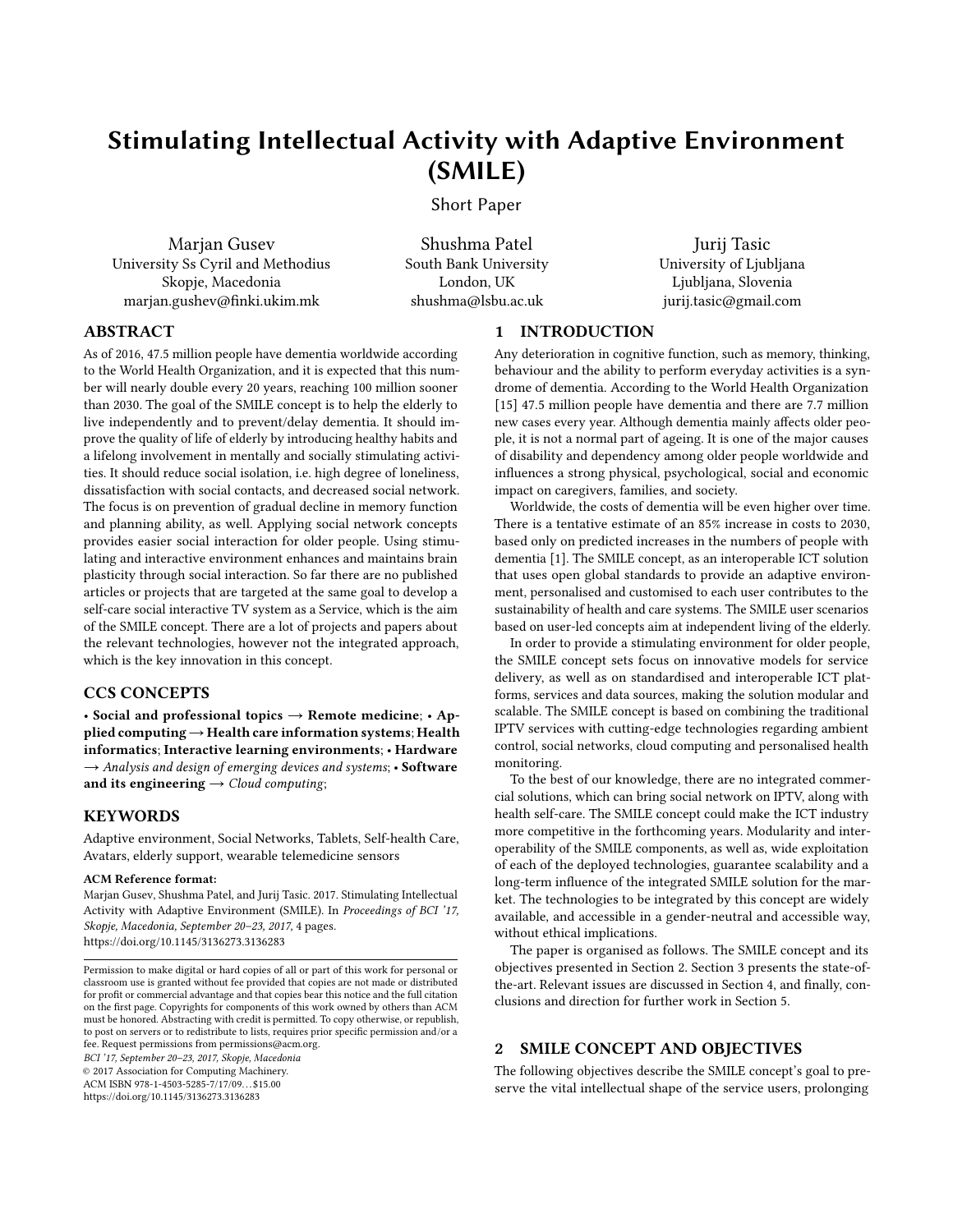independence for longer: improved quality of life by mind stimulation with intellectual and entertainment content, social inclusion, personalised self-care system, a solution as a service.

A good Quality of Life from an individual's subjective perception means that their life is pleasant and valuable. Both external and internal components comprise Quality of Life. The former are established by the surrounding community (social services, transport, security etc), while the latter derived from ourselves: optimism, positive perception of health issues, the ability to adapt to given situations, and most importantly, a better attitude to face challenges and problems. Most commonly, the decline in senior citizens' Quality of Life is due to being unprepared for challenges such as retirement, family, society and health related issues that require adjustments to perceptions of their lives. Also, currently older people are passive consumers of media, experiencing no TV interactivity whatsoever.

By careful design of technology and the corresponding content it is possible to make the elderly take an active role and face life challenges more easily while minimising the decline of their own Quality of Life. Recent research (as elaborated further in this document) concludes that mind stimulation with appropriate interactive intellectual and entertainment content enhances the quality of life of the elderly. The important part of elderly health is mind health and willingness and joy in performing everyday activities.

User heart beat rate and other personalised health-related medical parameters would be monitored in real time by wearable sensors. All measured parameters are automatically updated in the self-care system that corresponds with online health related expert services and provides health-related advice. It is designed as a service ecosystem that connects the medical sensors and interactive TV with the cloud-based service enabling interactive self-care environment. Planned sensors include measurements of body temperature, blood pressure, body fat percentage, heart rate, ECG, blood glucose, etc.

The SMILE concept introduces mobile systems that recognise human activity in personal living environments. The systems autonomously integrate all available sensors around the user and self-configure to recognise user activities. A system that follows the users' daily activities helps the users to communicate with interactive IPTV by gestures or voice, and also by keyboard. The notification centre serves as a reminder for personalised therapies and activities the user should perform. The idea is based on the implementation of robust activity recognition systems, including cameras and microphones to enable voice-activated commands, presence detection and movement activation of commands. Subsequently, this enables smarter activity-aware energy management in buildings, and advanced activity-aware health assistants.

Integrating social networking and interactive TV (such as smart TVs or IPTV) has strong synergies with the area of health care; interactive activities and discussions; and consequently mind activities. However, it opens a very complex social space of new services achieving the best user acceptance. It indicates that social features in interactive TV services in general can be well accepted, even if they are quite immersive to the TV experience.

Future Internet and social networks need to include a number of Internet-connected sensors, including cameras, TV sets, speakers and microphones. Based on these sensors, emerging applications

are able to collect, filter, analyse, process and store large amounts of data captured from the social networks, as well as related metadata captured as part of perceptive multimedia signal processing.

The ability to search this information in a scalable, effective, realtime and intelligent way can empower a wide range of added-value applications in the areas of surveillance, social networking, smart homes, security and more. In addition multimedia search engines for user profiled content should be able to support ambient/intelligent synthesis of related content in real-time.

The generic cloud-based ICT framework can support the whole design lifecycle, and the core architecture platform to host the SMILE solution needs to be based on virtualisation techniques to store and manage database, applications and cope with increased computing and communication demands. The dew computing scenario [\[3\]](#page-3-4) includes a dew server that can be hosted in the smart living environment and take the responsibility to communicate with the cloud and perform a lot of micro services independently and autonomously.

Besides the autonomous function, the SMILE concept aims to integrate the social networking, so the communication to the cloud server is a necessity.

Current social computing networks target mainly the younger generations and are adapted to be used by personal computers, tablets and mobile phones. However, the human computer interface should be significantly changed in order to adapt it to older people, due to their resistance towards complex new features, and preference of using minimalistic design. The idea is to enable interactivity in a TV, not just by simple remote controllers, but simultaneously avoid complex mobile phone applications that are not convenient for the elderly with limited accessibility due to small size.

The overall concept is planned to use open source cloud computing technology solutions (e.g. OpenStack, Eucalyptus, Open Nebula, etc) and facilitates scalability and virtualisation, offering the possibility to support the Software as a Service (SaaS) model and dynamic service orchestration. In addition, containers are a promising technology instead of pure virtual stations, especially in the case of building a dew server. The idea is also to enable a platform without the need to install components but to enable service access by configuration through a web browser and Internet connection.

In addition, the cloud server needs to retain its performance regardless of the number of concurrent users, so the cloud needs to be carefully designed.

## <span id="page-1-0"></span>3 STATE OF THE ART

This section gives an overview of the projects towards elderly support.

There are several research results in eHealth area producing personalised medical sensors and their application in home appliances and assisted living devices. The latest research shows that even these solutions can be embedded in mobile phones and tablets realising the "As A Sensor" concept. These sensors can measure several essential parameters such as heart rate, ECG, body temperature, body pressure, oxygen saturation, body fat percentage, stress levels and even blood glucose. The new devices, attached to personal computers or embedded in mobile devices (such as mobile phones and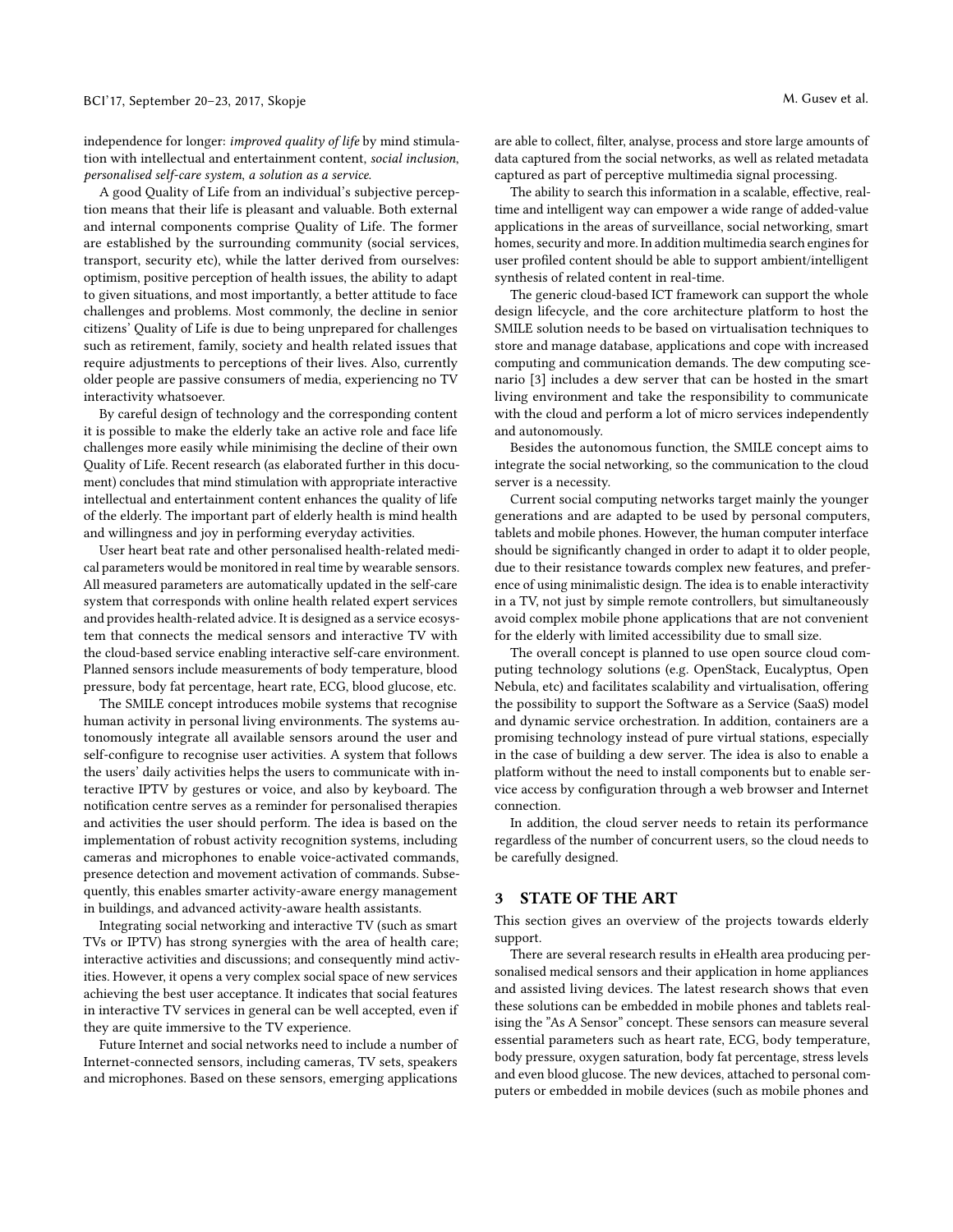tablets are known also as Independent Diagnostic Centres, such as LifeWatch SmartPhone V [\[9\]](#page-3-5).

Mobile phones or smartphones are rapidly becoming the central personalised device. Application delivery channels are transforming mobile phones into App Phones with a growing set of cheap and powerful embedded sensors [\[8\]](#page-3-6), and besides the standard ones (accelerometer, digital compass, gyroscope, GPS, microphone and camera) [\[7\]](#page-3-7), the new revolutionary sensors include temperature, pressure, heart rate sensing. Mobile phone providers have even started to work in this area, for example, Android has developed a specialised platform and API how to approach and use the sensors, by acquiring raw sensor data, activation of sensor event listening, etc.

There are several research projects both in the EU and worldwide that target ambient intelligence applications, such as for example, MIMOSA [\[5\]](#page-3-8) architecture and development platform that uses a microsystem technology to enable realisation of a low-cost and low power consumption, and small size system, which can also be used in the field of health care. The Spes project [\[11\]](#page-3-9) aims at building interoperability standards and creating legal framework for such solutions.

There are a lot of ongoing and finished projects towards elderly support. For example, the Silver project [\[2\]](#page-3-10) aims at developing a robotic assistance to support elderly living. The IN-LIFE project [\[6\]](#page-3-11) offers all-around, personalised, multi-faceted existing ICT solutions and services addressing diverse daily activities (eating, physical activity, commuting, mental stimulation, communication, social interaction, etc.) to users with cognitive impairment living in their own home or in sheltered homes, as well as to their formal and informal carers.

Similarly, the Vital Mind project [\[14\]](#page-3-12) aims at increasing the lifespan of the elderly by enabling them to actively participate in mind fitness exercises while watching TV. Not only does the SMILE concept allow the elderly to stay independent and active in their home environments, but also provides e-Health care by measuring blood pressure and blood sugar levels without the need to visit the hospital. The eWALL [\[13\]](#page-3-13) is another EU funded project that aims at improving the elderly life. The eWall system architecture is composed of two main subsystems: eWALL Sensing Environment responsible for explicit and implicit interaction with the user and eWALL Cloud as central processing and data storage subsystem. Our system builds one step beyond with the integration of social networks, and is not based not just on the collection of various data about the user and its environment from medical and environmental sensors and control of environment through actuators, as the eWall system does.

The SMILE application integrates reminder, calendar, scheduler and alarm clock. Moreover, it serves as a companion and allows social networking. Additionally, medical devices for measuring blood pressure and blood glucose level may be connected in order to get tele-medical advice. In this way, all major needs of elderly people are being covered. The program is displayed on an interactive TV monitor with an embedded camera to detect movement. The software needs to be built as an interoperable environment and includes interfaces to different sophisticated devices for movement detection, such as XboX, etc.

The remote control can be a special remote device (without keyboard or numeric pad), or an application on an iPad or smartphone. The idea is to use a device with the following buttons only: on (like) / off (dislike) buttons, 4 arrow keys: up, down, left, right, an OK button in the centre, and 4 color-coded buttons: red, blue, green, yellow.

The avatar mainly communicates by sending audio messages to the user and displaying images. The sound channel is also used to accept commands or establish a communication to the system.

#### <span id="page-2-0"></span>4 DISCUSSION

Demographic ageing is a worldwide process that shows the successes of improved health care over the last century. Many are now living longer and healthier lives and so the world population has a greater proportion of older people. Dementia mainly affects older people, although there is a growing awareness of cases that start before the age of 65. By 2050, people aged 60 and over will account for 22% of the world's population.

Medical care in recent decades has significantly extended the life expectancy of people but also a probability of developing agerelated medical conditions. Dementia not only prevents people from living an independent life but also requires uninterrupted/permanent supervision. These conditions not only put an enormous burden on the relatives but also usually require institutionalised care.

Two essential aspects are directly targeted:

- mind intellectual stimulation, and
- enabling of self-health care sensors to be integrated in the system for providing essential medical care.

The add-on values are introduction of interactivity and integration of social media into a cloud-based solution.

By keeping the elderly in good intellectual shape as long as possible leads to the conclusion that an active population results in reduced medical assistance. It increases productivity of active population and at the same reduces time costs for social and medical services for the society as a whole.

The SMILE concept can improve independent living and social integration of the elderly and the disabled people by using interactive intellectual content and social communication scenarios. Furthermore, this concept encourages the elderly to strengthen their personal health care and allows them to live in their preferred home environment, thus reducing admissions and days spent in care institutions.

By entering the e-Health era, the SMILE concept reduces the time and money spending on visiting the doctors' and pharmacists' offices by providing the elderly with the opportunity to, for instance, measure heart rate, blood pressure and blood glucose levels at home. It can be realised by a set of personalised telemedicine sensors connected to or embedded in mobile devices, smartphones and tablets, or realised as add-on hardware (IoT) devices. By coupling this personalised health care system with an interactive TV solution and a social communication network, the outcomes of the implementation of this concept results in a healthier lifestyle of the elderly.

Society can benefit from seniors with a good quality of life after social and health service expenditures have been lowered by the aid of a personalised health-care system, which allows users to perform